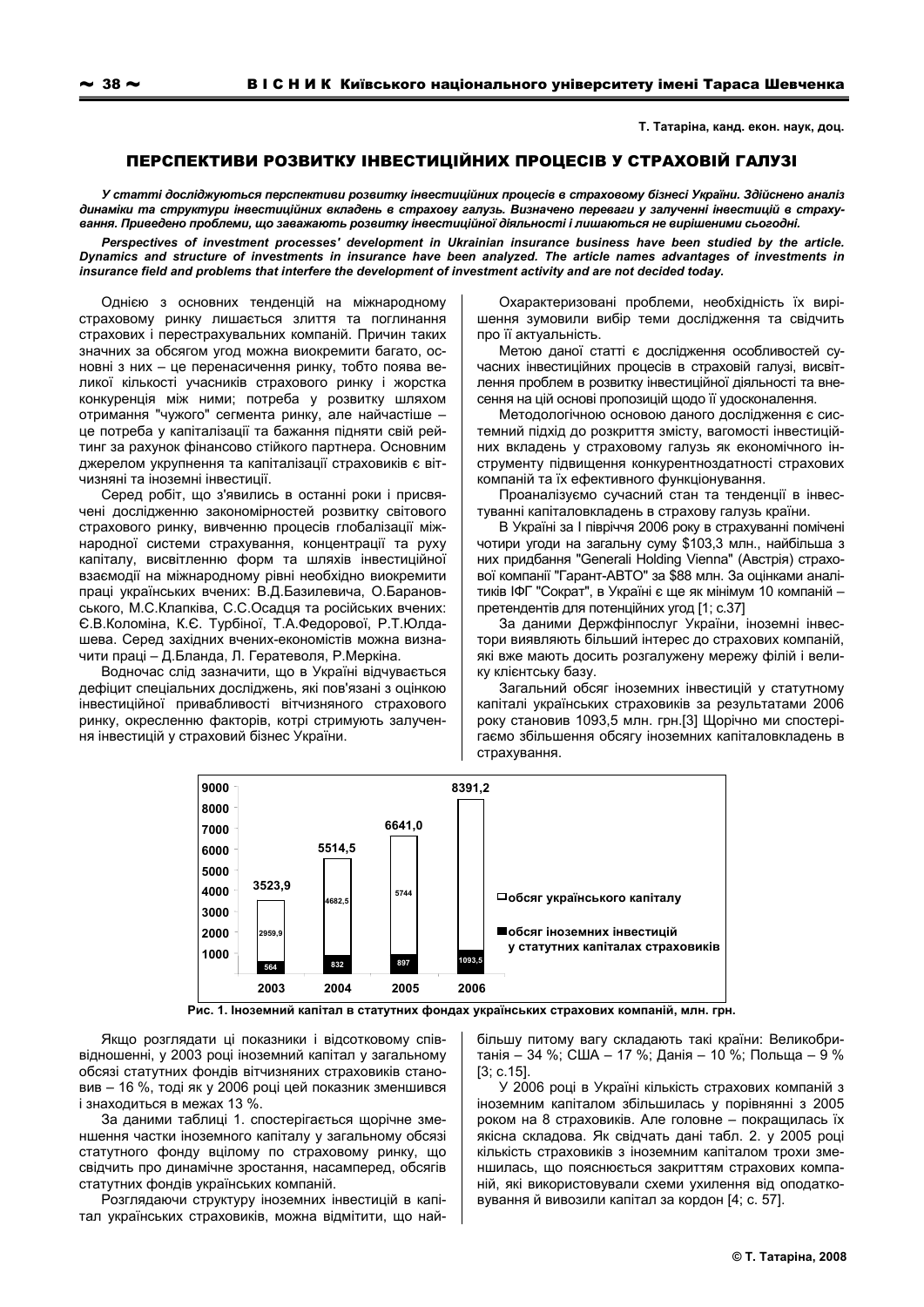Таблиця 1. Частка іноземного статутного капіталу у статутних фондах вітчизняних страхових компаній y 2003-2006 pp., %

| Показники                                                                        | 2003 | 2004 | 2005 | 2006 |
|----------------------------------------------------------------------------------|------|------|------|------|
| Частка іноземного статутного капіталу у статутних фондах вітчизняних страховиків | 16.0 | 15.  | 13 K | 13.0 |
| Частка українського капіталу у загальному обсязі статутних фондів                | 84.0 | 84.9 | 86.5 | 87.0 |
| Всього                                                                           | 100  | 100  | 100  | 100  |

Таблиця 2. Кількість страхових компаній з іноземним капіталом в Україні в 2001-2006 рр. [3]

| Локазники                                                                     | $200^{\circ}$ | 2002      | 2003     | 2004 | 2005 | 2006            |
|-------------------------------------------------------------------------------|---------------|-----------|----------|------|------|-----------------|
| Всього компаній                                                               | 328           | 338       | 357      | 387  | 398  | 41 <sup>°</sup> |
| В тому числі з іноземним капіталом                                            | 20            | nn.<br>ںے | 52<br>ບບ | 59   | 58   | 66              |
| компаній (%)<br>Частка страховиків з іноземн. капіталом у загальній кількості | 6.            | 6.8       | 14       | 15.ప | 14.6 | 16.7            |

Існує думка, що потрібно активно залучати іноземний капітал в економіку держави, що розвивається. Переваги у залученні іноземних інвестицій у страхову галузь такі:

√ відбувається підвищення капіталізації таких страховиків:

• інвестиції іноземних інвесторів спрямовуються на відкриття нових підрозділів, створення робочих місць, розробку нових страхових продуктів і удосконалення існуючих;

√ відбувається розвиток страхових компаній також і за допомогою IT-технологій, автоматизації (ERP- системи), стратегії;

√ застосування досвіду, конкретних розробок, методології у веденні бізнесу;

√ удосконалення партнерських зв'язків у перестрахуванні та збільшення перестрахувальної місткості;

√ нарощування клієнтської бази страховика;

√ входження іноземних інвесторів, приєднання та злиття страховиків сприяє процесам глобалізації страхової гапузі.

Розглядаючи чинники, які активізують інвестиційні вкладення в український страховий бізнес, можна виокремити досить розвинену в країні конкуренцію на відміну від деяких країн СНД. Одним з показників оцінки рівня конкуренції на страховому ринку є загальновідомий індекс Герфіндаля-Гіршмана або показник ринкової конкуренції. Чим менше значення індексу, тим більша конкуренція на ринку і навпаки. Якщо фактичні показники становлять величину більшу за 1000 одиниць - конкуренцію на ринку вважають помірною, не високою, якщо ж менше 1000 - високою [5; с.72].

В Україні індекс Герфіндаля-Гіршмана Уповноваженим органом нагляду за страховою діяльністю розраховується з 2003 року

## Таблиця 3. Індекси конкурентності (індекси Герфіндаля-Гіршмана) страхового ринку України за 2003-2006 рр.

|      | Всього по | в тому числі            |                      |  |  |
|------|-----------|-------------------------|----------------------|--|--|
| Piĸ  | ринку     | загальне<br>страхування | страхування<br>ЖИТТЯ |  |  |
| 2003 | 282.10    | 282.10                  | 1941.80              |  |  |
| 2004 | 309,98    | 315.90                  | 1443.87              |  |  |
| 2005 | 159.98    | 167,60                  | 1257.70              |  |  |
| 2006 | 153.85    | 162.70                  | 1465.99              |  |  |

Джерело: [5; с. 72]

Отже, на ринку загального страхування спостерігається високий рівень конкуренції, тоді як на ринку страхування життя - рівень конкуренції низький і це зрозуміло, адже страхування життя в Україні тільки починає розвиватися.

Важливим чинником розвитку інвестиційних процесів у страховому сегменті ринку фінансових послуг, як і в будь-якому іншому, є необхідність вдосконалення законодавчої бази зі страхування, що сприятиме створенню стабільного. ефективного правового поля для іноземних страхових компаній.

У 2006-2007 роках були розроблені та прийняті законопроекти, укази, постанови уряду з метою впровадження міжнародних стандартів в регулювання страхової діяльності, в бухгалтерському обліку. Запроваджена низка заходів з протидії відмиванню "брудних грошей" у страховому секторі. Створено нормативну базу у сфері фінансових послуг щодо вступу України до СОТ. Держфінпослуг України з іншими зацікавленими учасниками страхового ринку: Лігою страхових організацій України, фахівцями страхових компаній, науковцями підготовили нову редакцію Закону України "Про страхування". Прийняття закону дозволить вирішити цілий ряд питань, котрі є актуальними на сьогоднішній день, зокрема, сприятиме створенню конкурентного середовища на страховому ринку та досягненню рівних умов діяльності страховиків-резидентів і нерезидентів.

Поряд з чинниками, які активізують інвестиції у страхову галузь, можна виокремити такі, що стримують інвесторів від значних капіталовкладень. Розглянемо їх. Поперше, це "схемне страхування", хоча частка його в останні роки значно зменшилась, а отже збільшилась частка класичного страхування. що сприятиме приходу іноземних інвесторів на вітчизняний ринок страхових послуг.

Слід зазначити, що і частка кептивного страхування певним чином звужує ринок для незалежних страховиків. вітчизняних та іноземних.

Слабкий захист прав акціонерів можна виокремити ще як один з чинників, котрий не активізує залучення іноземних інвестицій у страхування.

Також політична нестабільність в Україні, безперечно, впливає на всі сфери економіки, в тому числі і на страхову галузь. Інвестори очікують прийнятних для їх функціонування в країні політичних рішень - це з одного боку, з іншого - підприємства та населення за таких політичних умов не поспішають укладати страхові угоди або поновлювати страхові договори, термін дії яких вже закінчився.

Ще однією характерною тенденцією на вітчизняному страховому ринку. що чітко прослідковується, є орієнтація при здійсненні операцій з перестрахування на зарубіжні ринки саме тих страховиків, які мають у статутних фондах значні частки іноземного капіталу. Так, на кінець 2006 року в країні 66 страхових компаній мали ліцензії на право здійснювати страхування життя, з них 24 страховика протягом року проводили операції з перестрахування: 2 страховика - виключно з українськими страховими компаніями, 22 - з іноземними. З цих 22 страхових компаній - 20 страховиків 100 % передавали страхові премії за договорами перестрахування за кордон, 2 компанії - 95-99,9 % від загального обсягу страхових премій. Зрозуміло, що така перевага обумовлена не тільки високою надійністю іноземних партнерів, їх діловою репутацією, але і відповідними рішеннями в